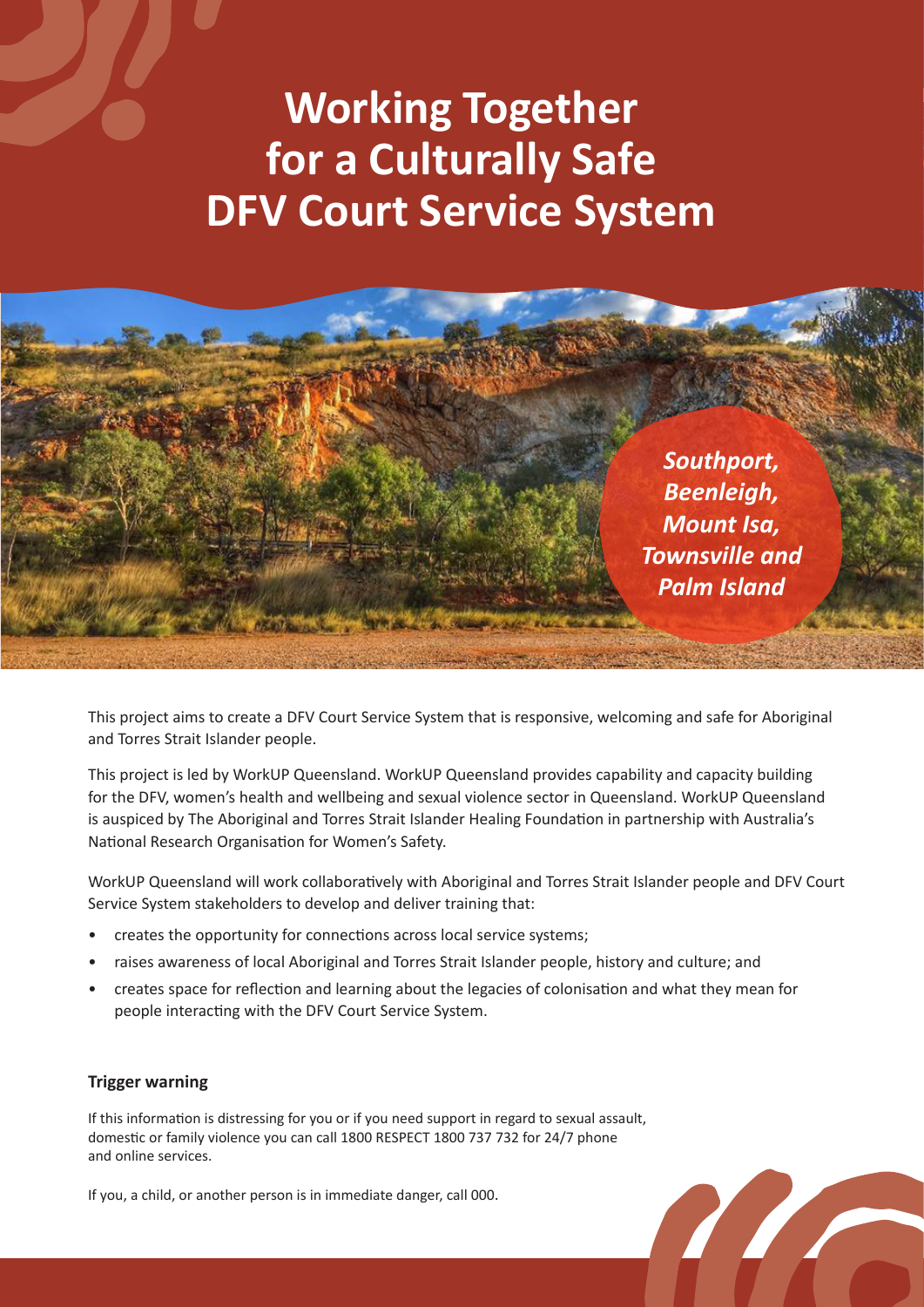### **An invitation...**

- We invite Aboriginal and Torres Strait Islander people to share their wisdom, strengths, and cultural knowledge to let us know what a culturally safe DFV Court Service System would be like for them.
- We invite DFV Court service stakeholders to hear first hand Aboriginal and Torres Strait Islander people talk about what culturally safety in the DFV Court Service System means to them.

**Ongoing impacts of colonisation for Aboriginal and Torres Strait Islander people, families and communities**

# **Domestic and family violence is a significant problem in Australia**

We invite everyone to reflect and work together as part of this project to:

• Deepen our understanding of local Aboriginal and Torres Strait

- Islander people, history, and culture.
- 
- 
- 

• Gain understanding of the DFV Court Service System through the lens of Aboriginal and Torres Strait Islander people.

• Identify and commit to individual and organisational actions to support cultural safety within the DFV Court Service System.

• Contribute to trauma aware, healing informed responses.

### **A commitment to action...**



**Ongoing impacts of colonisation for non-Indigenous people and society**

**It is an Australian problem and there are intersecting drivers of violence against Aboriginal and Torres Strait Islander people.**



## **Cultural safety is determined by the people who engage with the DFV Court Service System**

This project creates opportunity to explore what is needed to create culturally safe DFV Court services and improve system responses.

**Colonisation sets the underlying context.**

Adapted from Our Watch, Changing the Picture, 2018. Find out more: https://www.ourwatch.org.au/resource/changing-the-picture/

*DFV can affect anyone, regardless of their age, race, gender, sexual identify, economic status, ethnicity, or religion.* **" "**



**Head to Health, Australian Department of Health**